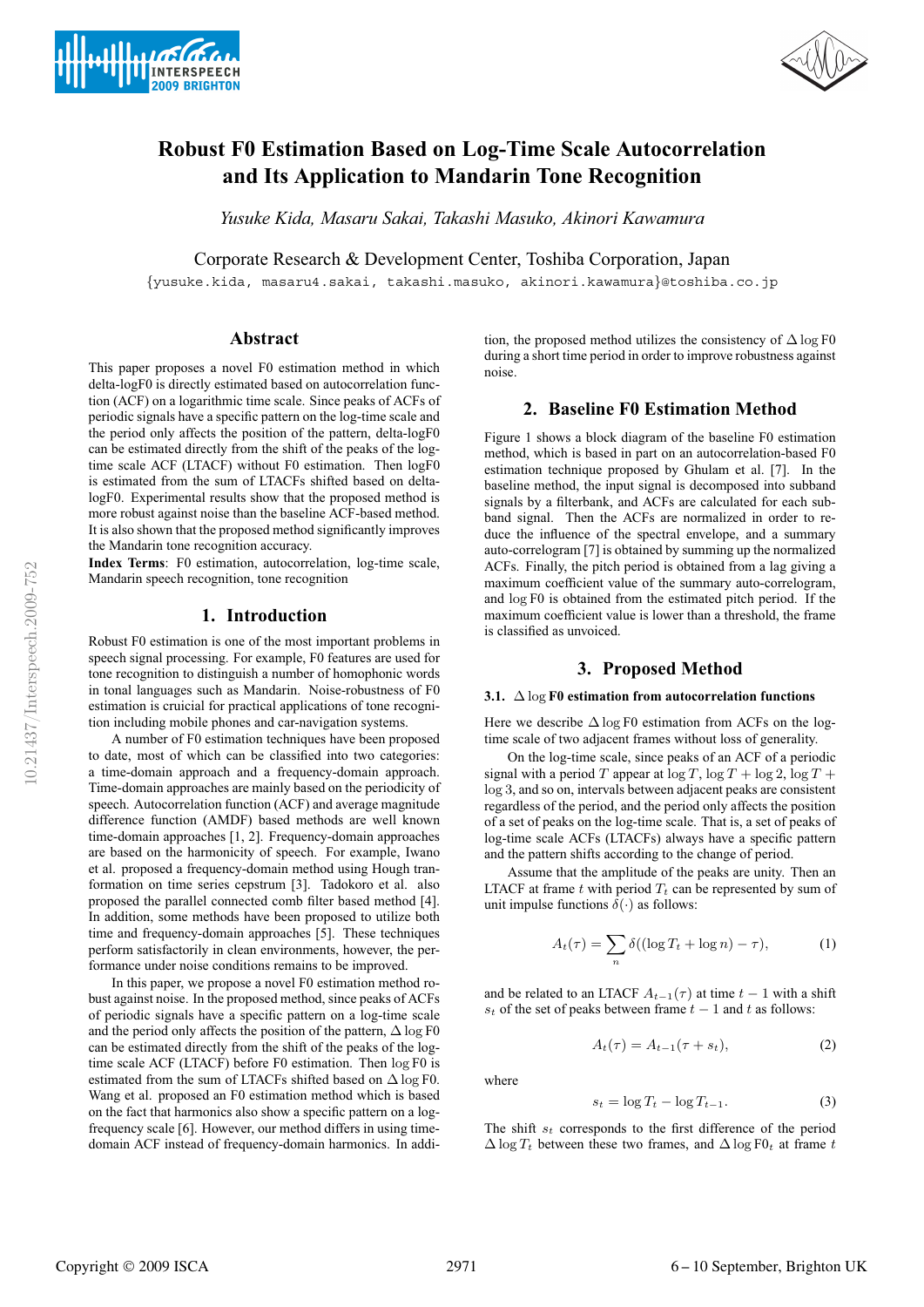

Figure 1: Block diagram of baseline F0 estimation method



Figure 2: Block diagram of proposed F0 estimation method

is obtained from  $\Delta \log T_t$  using the following relationship:

$$
\Delta \log \text{F0}_t = \log \text{F0}_t - \log \text{F0}_{t-1}
$$
  
= -(\log T\_t - \log T\_{t-1})  
= -\Delta \log T\_t. (4)

The shift  $s_t$  can be estimated from the cross-correlation function between two neighboring LTACFs. Thus,  $\Delta \log F0_t$  can be obtained without F0 estimation.

#### **3.2. Algorithm of proposed method**

Figure 2 shows a block diagram of the proposed F0 estimation method. In the proposed method,  $\Delta \log F0$  is estimated first, and then  $\log$  F0 is estimated using  $\Delta$  log F0.

The proposed method calculates summary autocorrelograms as well as the baseline method, and converts them from linear-time scale to log-time scale. Then cross-correlation functions are calculated from the summary auto-correlograms on the log-time scale. Figure 3 shows a schematic diagram of the calculation of the cross-correlation functions. As seen in the figure, the proposed method calculates cross-correlation functions between two frames with a certain distance, and then sums up a time-series of neighboring cross-correlation functions. It can be assumed that  $\Delta \log F0$  is consistent during a short time period, and hence a cross-correlation peak is enhanced by summing up the time-series of neighboring cross-correlation functions.

The cross-correlation function betweeen two frames at a distance  $d$  is calculated as follows:

$$
C_t(\eta) = \frac{\sum_{\tau=0}^{\tau_{\text{max}} - \eta} A_t(\tau) A_{t-d}(\tau + \eta)}{\sum_{\tau=0}^{\tau_{\text{max}} - \eta} A_t(\tau) A_{t-d}(\tau)},
$$
(5)

where  $\tau_{\text{max}}$  denotes the maximum index of the LTACFs. Then the weighted sum of a time-series of neighboring crosscorrelation functions is calculated as follows:

$$
\overline{C}_t(\eta) = \sum_{n=-L+d}^{L} W_n C_{t+n}(\eta), \tag{6}
$$

where  $L$  denotes the length of a window determining the range of the summed cross-correlation function. The weights  $W_n$  are given as follows:

$$
W_n = \begin{cases} \sum_{y=-n+\frac{d-1}{2}+1}^{(L-d)} y & -(L-d) \le n \le \frac{d-1}{2}, \\ \sum_{y=n-\frac{d-1}{2}}^{(L-\frac{d-1}{2})} y & \frac{d-1}{2}+1 \le n \le L, \end{cases}
$$
(7)

where d is assumed to be odd.  $\Delta \log T_t$  is estimated from the peak of  $\overline{C}_t$  as follows:

$$
\Delta \log T_t = -\frac{1}{d} \operatorname{argmax}_{\eta} \overline{C}_t(\eta), \tag{8}
$$

and  $\Delta \log F0_t$  is obtained from  $\Delta \log T_t$  by equation (4). If the difference between maximum and minimum values of the summed cross-correlation function are lower than a threshold, the frame is classified as unvoiced.

Based on the estimated  $\Delta \log F0$ , log F0 is estimated from the sum of shifted LTACFs. As noted before, sets of peaks of LTACFs of periodic signals have a specific pattern and only shift on the log-time scale according to the change of period. Hence, the sets of peaks can be enhanced by summing up LTACFs shifted based on  $\Delta \log F0$  as follows:

$$
\overline{A}_t(\tau) = \sum_{n=-N^-}^{N^+} A_{t+n}(\tau + S_t(n)) \quad (0 \le \tau \le \tau_{\text{max}}), \quad (9)
$$

where  $N^-$  and  $N^+$  are the number of frames to be added before and after the current frame, and are chosen not to exceed a voiced section that the current frame belongs to. The shifts of LTACFs  $S_t(n)$  are defined as follows:

$$
S_t(n) = \begin{cases} -\sum_{i=n+1}^{0} \Delta \log T_{t-i} & (n < 0), \\ 0 & (n = 0), \\ \sum_{i=1}^{n} \Delta \log T_{t+i} & (n > 0). \end{cases}
$$
(10)

Finally,  $\log T_t$  is converted to  $\log F0_t$ .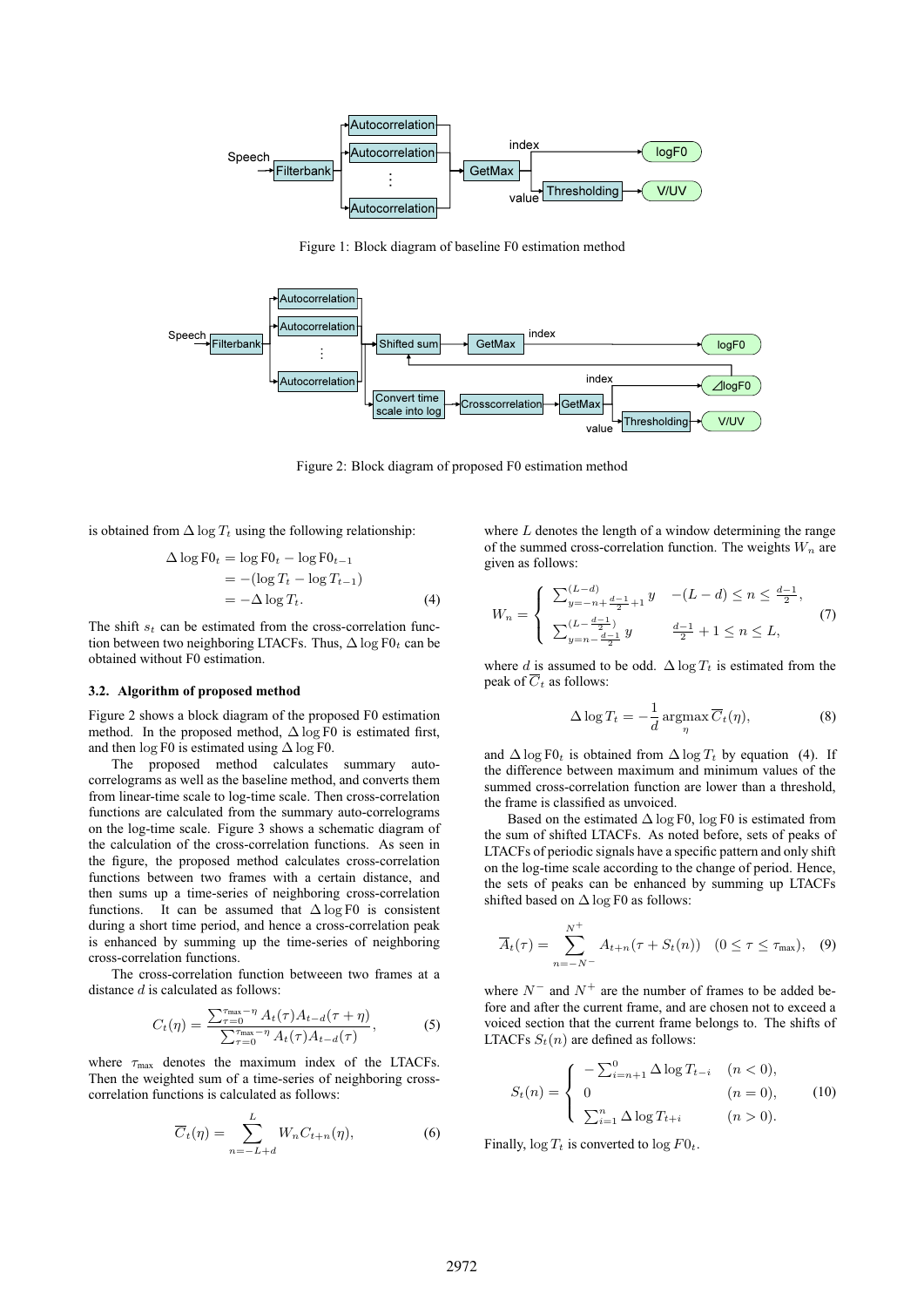

Figure 3: Schematic diagram of cross-correlation functions

### **4. F0 Estimation Experiments**

### **4.1. Task and conditions**

We conducted two experiments using *keele pitch database* [8] to compare the baseline and proposed methods; an F0 estimation experiment and a voiced/unvoiced classification experiment. To make the noisy data, we added in-car noise recorded under highway conditions with SNRs of 0, 5, 10, 15 and 25dB. The sampling frequency was 16000Hz, the frame length was 40ms and the frame shift was 8ms. Each input signal was decomposed into sub-band signals using eleven FIR Hamming filters of order 61 with center frequencies uniformly spaced on the Bark scale between 0 Hz and 1750 Hz. The maximum ACF lag  $\tau_{max}$ was set to 320. The LTACFs were obtained by re-sampling the linear-time scale auto-correlograms using a sync function at 1024 sample points uniformly located on the log-time scale between 2.5ms and 20ms, which corresponds to 40 and 320 samples (lags) on the linear-time scale, respectively. The distance d between frames for calculating the cross-correlation functions was set to 3, and the window length  $L$  determining the range of the summed cross-correlation functions was set to 4. The maximum number of frames before and after the current frame used to calculate the shifted sum of LTACFs was set to 25. The minimum and the maximum values of F0 were 50Hz and 400Hz, respectively.

#### **4.2. F0 estimation**

In the F0 estimation experiment, accuracy is evaluated on frames labelled as voiced. Gross error rate (GER), which is the percentage of voiced frames in which the estimated values of F0 deviate from the references by more than 20%, was used for evaluation. Table 1 shows the GERs of the baseline and the proposed methods. From Table 1, it can be seen that the proposed method shows better performance than the baseline method under all but the quietest noise condition. The GERs of the proposed method under lower SNR conditions were significantly improved from the baseline method.

#### **4.3. Voiced/unvoiced classification**

In the voiced/unvoiced (V/UV) classification experiment, the frame-based false alarm rate (FAR) and false rejection rate (FRR) were used as evaluation measures. FAR is the percentage

Table 1: Gross Error Rates (GER) (%)

|                 | 0dB  | 5dB  | 10dB | 15dB | 25dB             |
|-----------------|------|------|------|------|------------------|
| <b>Baseline</b> | 41.3 | 26.2 | 16.0 | 10.6 | 7.0              |
| Proposed        | 25.1 | 15.0 | 1.0  | 8.8  | $\overline{1}$ . |



Figure 4: V/UV classification accuracy

of unvoiced frames incorrectly classified as voiced frames, and FRR is the percentage of voiced frames incorrectly classified as unvoiced frames. The experimantal results under two SNR (5, 25dB) conditions are shown in Figure 4. The horizontal axis corresponds to FAR, and the vertical axis corresponds to FRR. The operating curve is plotted by varying the threshold value. Under both SNR conditons, the proposed method shows better performance than the baseline method.

To achieve optimal V/UV classification performance in real environments, the threshold should be tuned according to the noise condition. However, dynamic tuning of the V/UV threshold is difficult because estimation of noise conditions, such as SNR, is difficult to do in real environment. Hence, it is required for V/UV classification techniques to perform sufficiently regardless of noise condition without dynamic tuning of the threshold. To evaluate robustness against change of SNR, we also conducted a V/UV experiment using a fixed threshold value for various SNR conditions. Two thresholds were used for the evaluation: one is tuned to give an equal error rate (EER) for 5dB and the other for 25dB. We refer to the former and the latter threshold as " $\theta$ :5dB" and " $\theta$ :25dB," respectively. Table 2 and 3 show results of the baseline and the proposed methods. For the baseline method, the FAR on higher SNR using  $\theta$ :5dB was much higher than that using θ:25dB, while FRR on lower SNR using  $\theta$ :25dB was much higher than that using  $\theta$ :5dB. This indicates that the V/UV threshold must be tuned according to SNR to achieve sufficient performance with the baseline. On the other hand, the proposed method showed a smaller performance gap between the two threshold values than the baseline method. This demonstrates that the proposed method is more robust against changes of SNR than the baseline method.

# **5. Tone Recognition Experiments**

### **5.1. Task and conditions**

We conducted a Mandarin tone recognition experiment given toneless syllable transcriptions. In this experiment, neutral tone